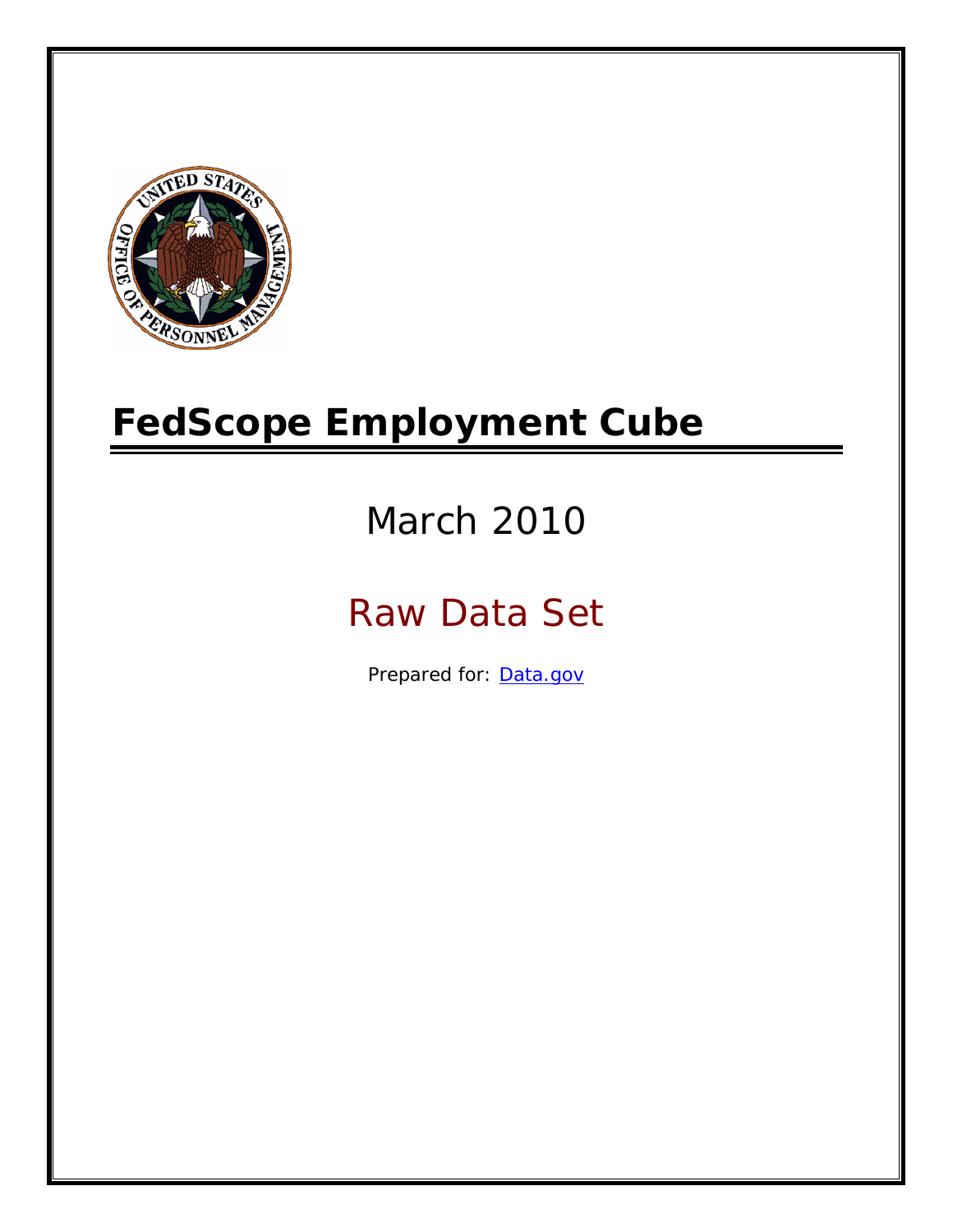

# **Table of Contents**

| $\mathbf{1}$   |      | <b>OVERVIEW</b>                                | 3              |
|----------------|------|------------------------------------------------|----------------|
|                | 1.1  | Purpose                                        | 3              |
|                | 1.2  | <b>Scope</b>                                   | 3              |
| $\overline{2}$ |      | <b>RAW DATA SET FILE</b>                       | 3              |
|                | 2.1  | <b>FACTDATA</b>                                | 3              |
| 3              |      | <b>DIMENSION TRANSLATIONS FILES</b>            | 5              |
|                | 3.1  | Agency                                         | 5              |
|                | 3.2  | Location                                       | 6              |
|                | 3.3  | Age                                            | 6              |
|                | 3.4  | <b>Education Level</b>                         | $\overline{7}$ |
|                | 3.5  | <b>General Schedule &amp; Equivalent Grade</b> | 8              |
|                | 3.6  | <b>Length of Service</b>                       | 8              |
|                | 3.7  | Occupation                                     | 9              |
|                | 3.8  | <b>Occupation Category</b>                     | 9              |
|                | 3.9  | Pay Plan & Grade                               | 10             |
|                | 3.10 | <b>Salary Level</b>                            | 10             |
|                | 3.11 | <b>STEM Occupations</b>                        | 11             |
|                |      | 3.12 Supervisory Status                        | 11             |
|                |      | 3.13 Type of Appointment                       | 12             |
|                |      | 3.14 Work Schedule                             | 12             |
|                | 3.15 | <b>Work Status</b>                             | 13             |
|                |      | 3.16 Date                                      | 13             |
|                |      | 3.17 Employment                                | 14             |
|                |      | 3.18 Average Salary                            | 14             |
|                | 3.19 | <b>Average Length of Service</b>               | 14             |
| $\overline{4}$ |      | <b>DATA DEFINITIONS</b>                        | 15             |
|                | 4.1  | Agency                                         | 15             |
|                | 4.2  | Location                                       | 15             |
|                | 4.3  | Age                                            | 15             |
|                | 4.4  | <b>Education Level</b>                         | 15             |
|                | 4.5  | <b>General Schedule &amp; Equivalent Grade</b> | 15             |
|                | 4.6  | <b>Length of Service</b>                       | 15             |
|                | 4.7  | Occupation                                     | 15             |
|                | 4.8  | <b>Occupation Category</b>                     | 15             |
|                | 4.9  | Pay Plan & Grade                               | 16             |
|                | 4.10 | <b>Salary Level</b>                            | 16             |
|                | 4.11 | <b>STEM Occupations</b>                        | 16             |
|                | 4.12 | <b>Supervisory Status</b>                      | 16             |
|                | 4.13 | <b>Type of Appointment</b>                     | 16             |
|                | 4.14 | <b>Work Schedule</b>                           | 16             |

Source: FedScope (https://www.fedscope.opm.gov/) 1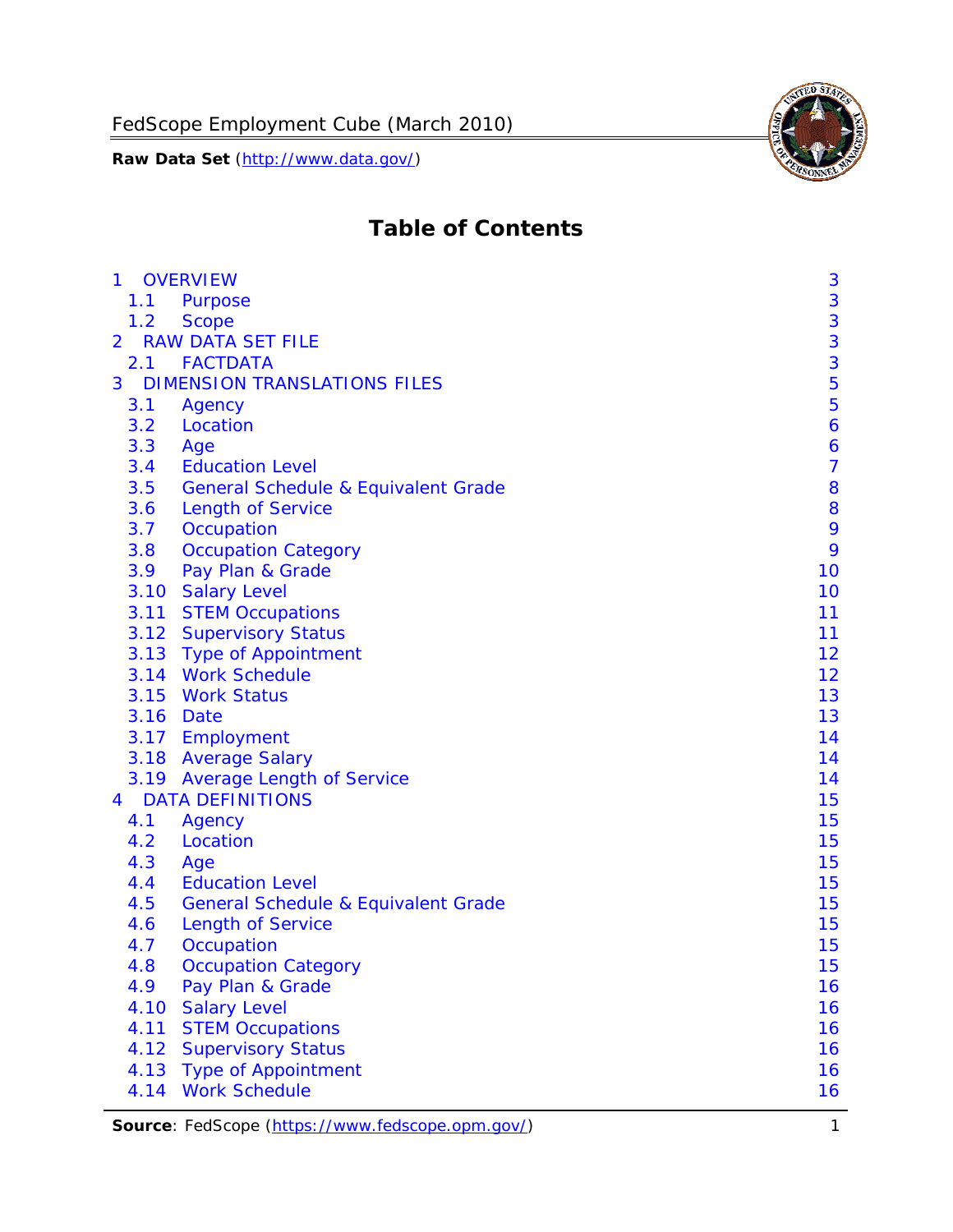FedScope Employment Cube (March 2010)

**Raw Data Set** (http://www.data.gov/)

|     | 4.15 Work Status                                    | 16 |
|-----|-----------------------------------------------------|----|
|     | 4.16 Date                                           | 16 |
|     | 4.17 Employment                                     | 17 |
|     | 4.18 Average Salary                                 | 17 |
|     | 4.19 Average Length of Service                      | 17 |
|     | 5 APPENDIX                                          | 18 |
| 5.1 | SAS Program to Read Raw Data Sets for Data Analysis | 18 |
| 5.2 | <b>FedScope General Public Web Site</b>             | 18 |

# **Listing of Tables**

| Table 2.1: FACTDATA.TXT Record Layout   | 4  |
|-----------------------------------------|----|
| Table 3.1: DTagy.txt Record Layout      | 5  |
| Table 3.2: DTloc.txt Record Layout      | 6  |
| Table 3.3: DTagelvl.txt Record Layout   | 6  |
| Table 3.4: DTedlvl.txt Record Layout    | 7  |
| Table 3.5: DTgsegrd.txt Record Layout   | 8  |
| Table 3.6: DTIoslyl.txt Record Layout   | 8  |
| Table 3.7: DTocc.txt Record Layout      | 9  |
| Table 3.8: DTpatco.txt Record Layout    | 9  |
| Table 3.9: DTppgrd.txt Record Layout    | 10 |
| Table 3.10: DTsallvl.txt Record Layout  | 10 |
| Table 3.11: DTstemocc.txt Record Layout | 11 |
| Table 3.12: DTsuper.txt Record Layout   | 11 |
| Table 3.13: DTtoa.txt Record Layout     | 12 |
| Table 3.14: DTwrksch.txt Record Layout  | 12 |
| Table 3.15: DTwkstat.txt Record Layout  | 13 |
| Table 3.16: DTdate.txt Record Layout    | 13 |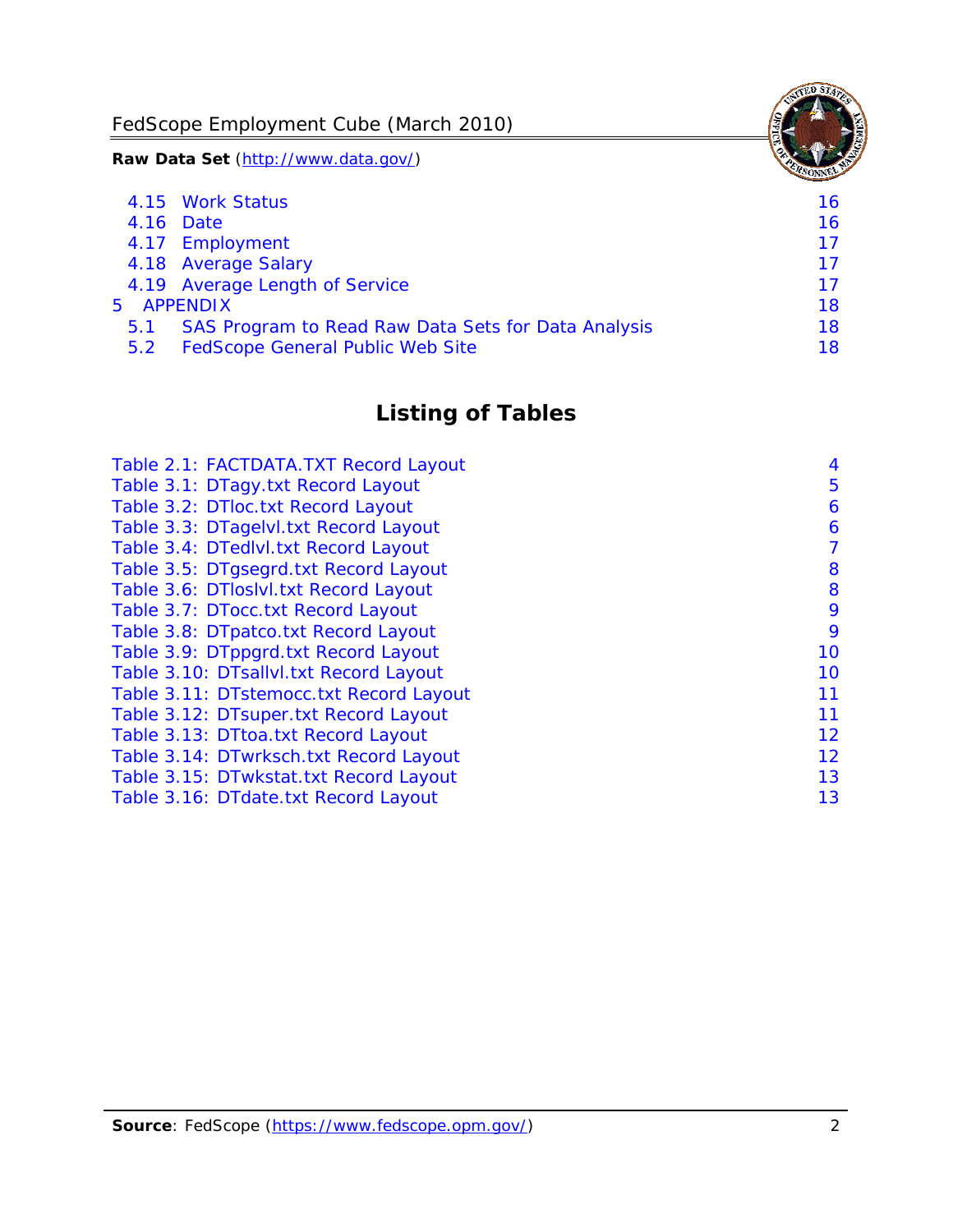<span id="page-3-0"></span>

#### *1.1 Purpose*

<span id="page-3-1"></span>The purpose of this raw data set is to increase public access to high value, machine readable datasets generated by the U.S. Office of Personnel Management. The FedScope Employment Cube data sets are available via [Data.gov](http://www.data.gov/).

#### <span id="page-3-2"></span>*1.2 Scope*

The scope of this raw data set includes data elements used in the creation of the FedScope Employment Cube [\(https://www.fedscope.opm.gov/\)](https://www.fedscope.opm.gov/). **NOTE**: Starting in FY 2010, the OPM Statistical Data Mart (SDM) is the source for all FedScope data. The SDM is processed data from the Enterprise Human Resources Integration (EHRI) data warehouse. Data is processed on a quarterly basis (i.e. March, June, September and December).

# <span id="page-3-3"></span>**2 RAW DATA SET FILE**

# <span id="page-3-4"></span>*2.1 FACTDATA*

This "**delimited**" (comma separated value (**CSV**)) raw data set provides employee population data as of March 2010. Each column value is separated by a "**comma**" from the next column's value and each row starts a new record. Each record contains 20 data elements. The record layout for FACTDATA.TXT is depicted in [Table 2.1](#page-4-1) below:

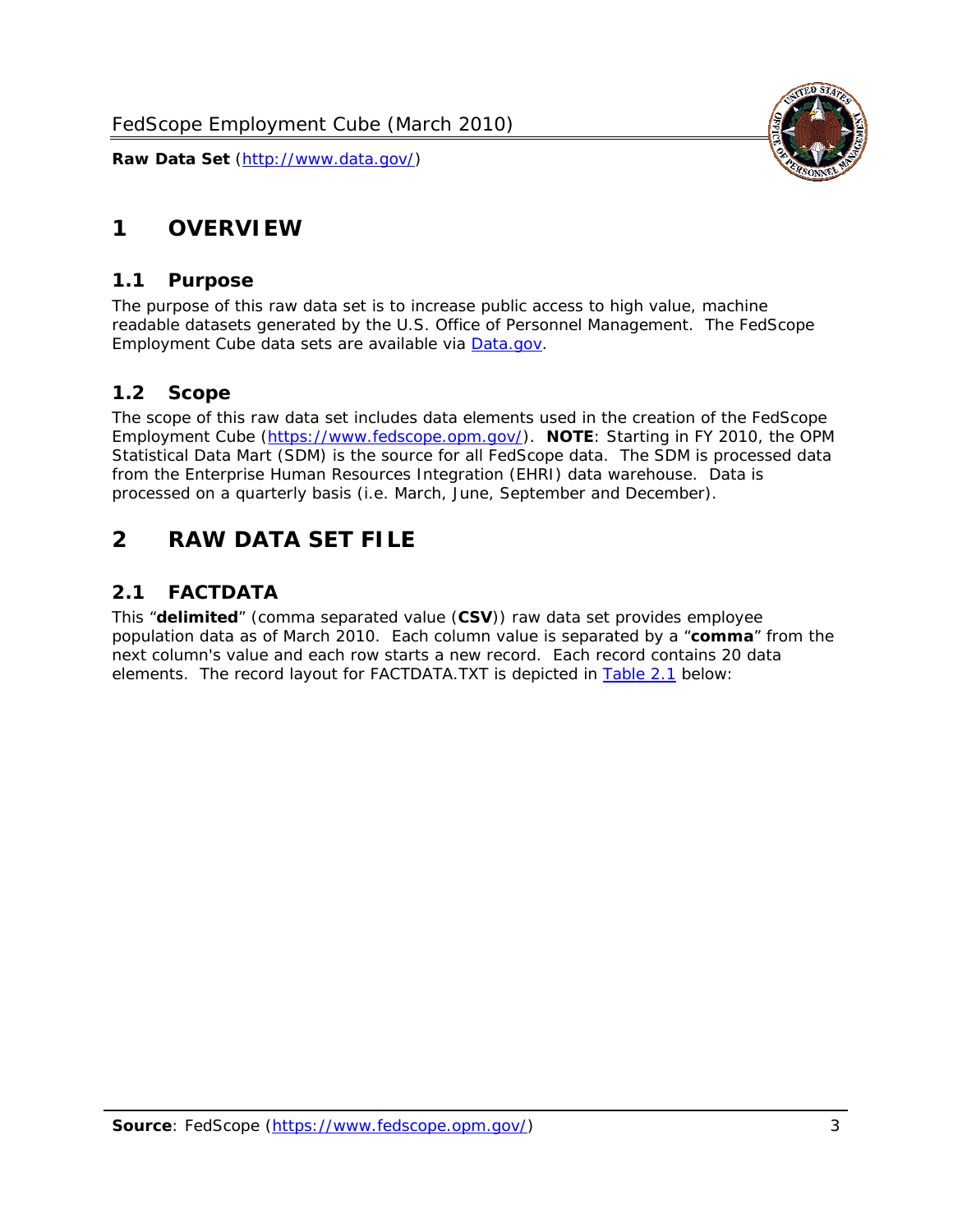

<span id="page-4-1"></span><span id="page-4-0"></span>

| <b>Data</b>    | <b>DATA ELEMENT NAME</b>            | <b>CSV</b><br><b>Column</b> | <b>CSV</b><br><b>Column</b> |
|----------------|-------------------------------------|-----------------------------|-----------------------------|
| <b>Column</b>  |                                     | <b>Name</b>                 | Format                      |
| 1              | Agency                              | <b>AGYSUB</b>               | <b>TEXT</b>                 |
| $\overline{2}$ | Location                            | LOC                         | <b>TEXT</b>                 |
| 3              | Age                                 | <b>AGELVL</b>               | <b>TEXT</b>                 |
| 4              | <b>Education Level</b>              | <b>EDLVL</b>                | <b>TEXT</b>                 |
| 5              | General Schedule & Equivalent Grade | <b>GSEGRD</b>               | <b>TEXT</b>                 |
| 6              | Length of Service                   | <b>LOSLVL</b>               | <b>TEXT</b>                 |
| 7              | Occupation                          | <b>OCC</b>                  | <b>TEXT</b>                 |
| 8              | <b>Occupation Category</b>          | <b>PATCO</b>                | <b>TEXT</b>                 |
| 9              | Pay Plan & Grade                    | <b>PPGRD</b>                | <b>TEXT</b>                 |
| 10             | Salary Level                        | <b>SALLVL</b>               | <b>TEXT</b>                 |
| 11             | <b>STEM Occupations</b>             | <b>STEMOCC</b>              | <b>TEXT</b>                 |
| 12             | Supervisory Status                  | <b>SUPERVIS</b>             | <b>TEXT</b>                 |
| 13             | Type of Appointment                 | <b>TOA</b>                  | <b>TEXT</b>                 |
| 14             | Work Schedule                       | <b>WORKSCH</b>              | <b>TEXT</b>                 |
| 15             | <b>Work Status</b>                  | <b>WORKSTAT</b>             | TEXT                        |
| 16             | Date (e.g. 201003)                  | <b>DATECODE</b>             | <b>TEXT</b>                 |
| 17             | Employment                          | <b>EMPLOYMENT</b>           | <b>NUMERIC</b>              |
| 18             | Average Salary                      | <b>SALARY</b>               | <b>NUMERIC</b>              |
| 19             | Average Length of Service           | <b>LOS</b>                  | <b>NUMERIC</b>              |
|                | <b>Total Records: 2,064,468</b>     |                             |                             |

#### **Table 2.1: FACTDATA.TXT Record Layout**

**NOTE**: If importing this table (data set) into Excel, change the "column data format" for columns 1-17 from "General" to "Text". Columns 18-20 can be imported as "General" data format. In Excel, the "General" data format converts numeric values to numbers. Columns 1-17 are TEXT fields; Columns 18-20 are NUMERIC fields.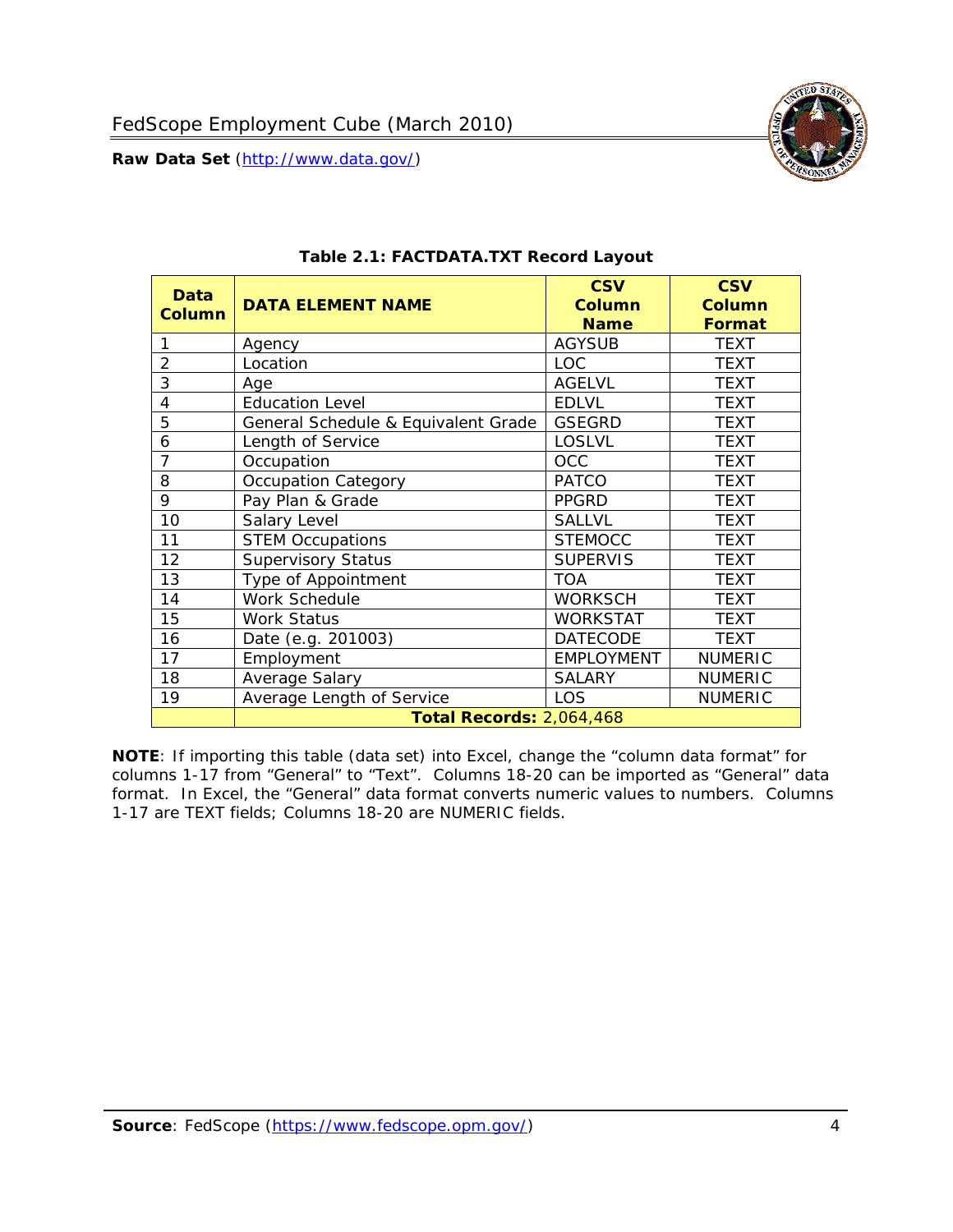

# <span id="page-5-0"></span>**3 DIMENSION TRANSLATIONS FILES**

#### <span id="page-5-1"></span>*3.1 Agency*

<span id="page-5-3"></span><span id="page-5-2"></span>This "**delimited**" (comma separated value (**CSV**)) data file provides translations for the agency data element contained in the employee population data file (FACTDATA.TXT). See [Table 2.1.](#page-4-1) Each column value is separated by a "**comma**" from the next column's value and each row starts a new record. Each record contains 6 data elements. The record layout for DTagy.txt is depicted in **Table 3.1** below:

| Data<br><b>Column</b>     | <b>DATA ELEMENT NAME</b>       | <b>CSV</b><br><b>Column</b><br><b>Name</b> | <b>CSV</b><br>Column<br><b>Format</b> |
|---------------------------|--------------------------------|--------------------------------------------|---------------------------------------|
|                           | Agency Type                    | <b>AGYTYP</b>                              | <b>TEXT</b>                           |
| 2                         | <b>Agency Type Translation</b> | <b>AGYTYPT</b>                             | <b>TEXT</b>                           |
| 3                         | Agency                         | AGY                                        | <b>TEXT</b>                           |
|                           | <b>Agency Translation</b>      | <b>AGYT</b>                                | <b>TEXT</b>                           |
| -5                        | Agency Sub element             | <b>AGYSUB</b>                              | <b>TEXT</b>                           |
|                           | Agency Sub element Translation | <b>AGYSUBT</b>                             | <b>TEXT</b>                           |
| <b>Total Records: 533</b> |                                |                                            |                                       |

#### **Table 3.1: DTagy.txt Record Layout**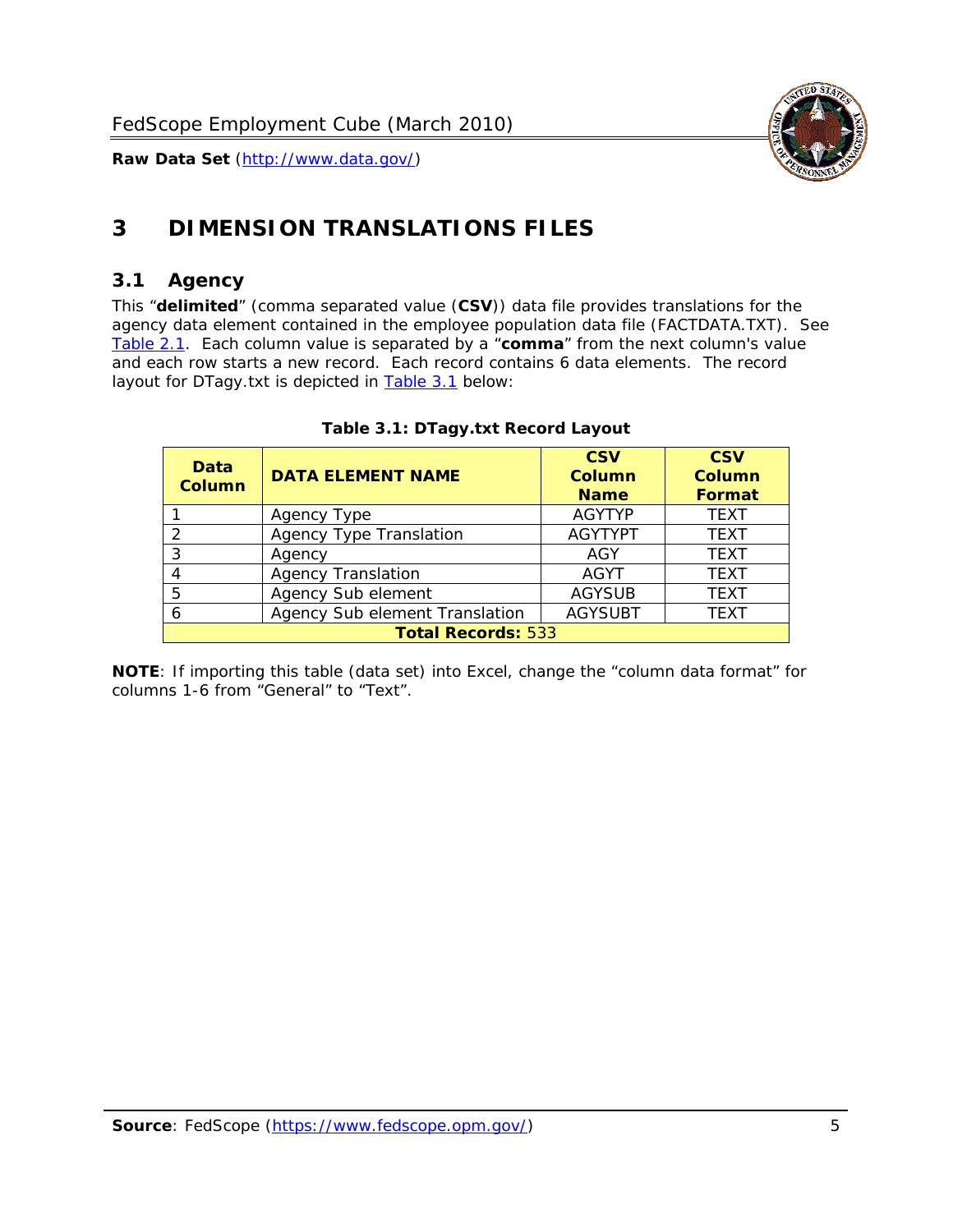

### <span id="page-6-0"></span>*3.2 Location*

<span id="page-6-4"></span><span id="page-6-2"></span>This "**delimited**" (comma separated value (**CSV**)) data file provides translations for the location data element contained in the employee population data file (FACTDATA.TXT). See [Table 2.1.](#page-4-1) Each column value is separated by a "**comma**" from the next column's value and each row starts a new record. Each record contains 4 data elements. The record layout for DTloc.txt is depicted in [Table 3.2](#page-6-4) below:

| Data<br><b>Column</b>     | <b>DATA ELEMENT NAME</b>         | <b>CSV</b><br>Column<br><b>Name</b> | <b>CSV</b><br><b>Column</b><br><b>Format</b> |
|---------------------------|----------------------------------|-------------------------------------|----------------------------------------------|
|                           | Location Type                    | <b>LOCTYP</b>                       | <b>TEXT</b>                                  |
|                           | Location Type Translation        | <b>LOCTYPT</b>                      | <b>TFXT</b>                                  |
| ⌒                         | State/Country                    | LOC.                                | <b>TEXT</b>                                  |
|                           | <b>State/Country Translation</b> | LOCT                                | <b>TFXT</b>                                  |
| <b>Total Records: 225</b> |                                  |                                     |                                              |

#### **Table 3.2: DTloc.txt Record Layout**

**NOTE**: If importing this table (data set) into Excel, change the "column data format" for columns 1-4 from "General" to "Text".

#### <span id="page-6-1"></span>*3.3 Age*

<span id="page-6-5"></span><span id="page-6-3"></span>This "**delimited**" (comma separated value (**CSV**)) data file provides translations for the age data element contained in the employee population data file (FACTDATA.TXT). See [Table](#page-4-1) [2.1](#page-4-1). Each column value is separated by a "**comma**" from the next column's value and each row starts a new record. Each record contains 2 data elements. The record layout for DTagelvl.txt is depicted in **[Table 3.3](#page-6-5)** below:

| Data<br><b>Column</b>    | <b>DATA ELEMENT NAME</b> | <b>CSV</b><br>Column<br><b>Name</b> | <b>CSV</b><br>Column<br><b>Format</b> |
|--------------------------|--------------------------|-------------------------------------|---------------------------------------|
|                          | Aae                      | AGFI VI                             | TFXT                                  |
|                          | Age Translation          | AGFI VI T                           | TFXT                                  |
| <b>Total Records: 12</b> |                          |                                     |                                       |

#### **Table 3.3: DTagelvl.txt Record Layout**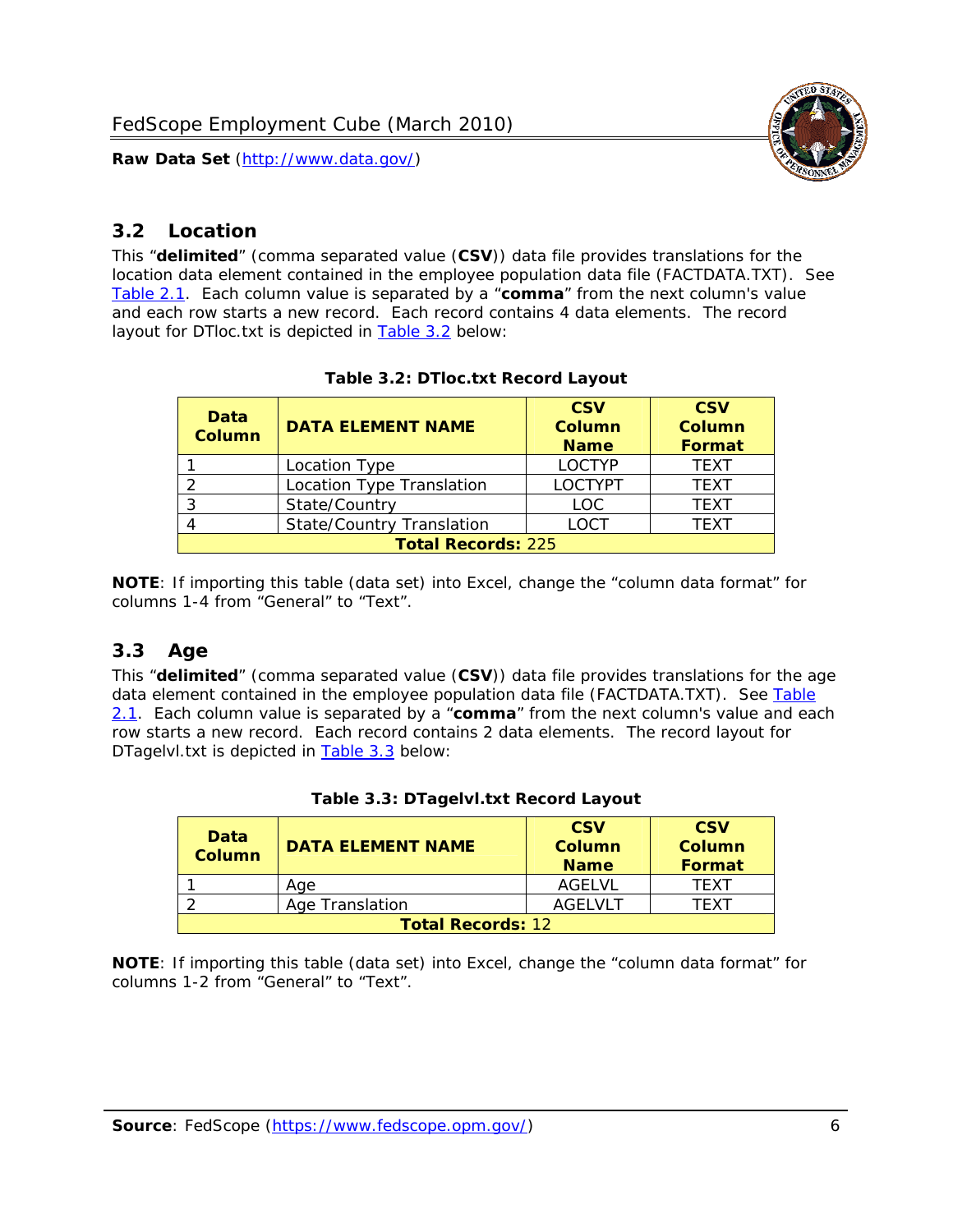

### <span id="page-7-0"></span>*3.4 Education Level*

<span id="page-7-2"></span><span id="page-7-1"></span>This "**delimited**" (comma separated value (**CSV**)) data file provides translations for the education level data element contained in the employee population data file (FACTDATA.TXT). See [Table 2.1](#page-4-1). Each column value is separated by a "**comma**" from the next column's value and each row starts a new record. Each record contains 4 data elements. The record layout for DTedlvl.txt is depicted in [Table 3.4](#page-7-2) below:

| Data<br><b>Column</b>    | <b>DATA ELEMENT NAME</b>                | <b>CSV</b><br><b>Column</b><br><b>Name</b> | <b>CSV</b><br><b>Column</b><br><b>Format</b> |
|--------------------------|-----------------------------------------|--------------------------------------------|----------------------------------------------|
|                          | <b>Education Level Type</b>             | <b>EDLVLTYP</b>                            | <b>TEXT</b>                                  |
|                          | <b>Education Level Type Translation</b> | <b>EDLVLTYPT</b>                           | <b>TEXT</b>                                  |
|                          | <b>Education Level</b>                  | <b>EDLVL</b>                               | <b>TEXT</b>                                  |
|                          | <b>Education Level Translation</b>      | <b>EDLVLT</b>                              | <b>TEXT</b>                                  |
| <b>Total Records: 24</b> |                                         |                                            |                                              |

#### **Table 3.4: DTedlvl.txt Record Layout**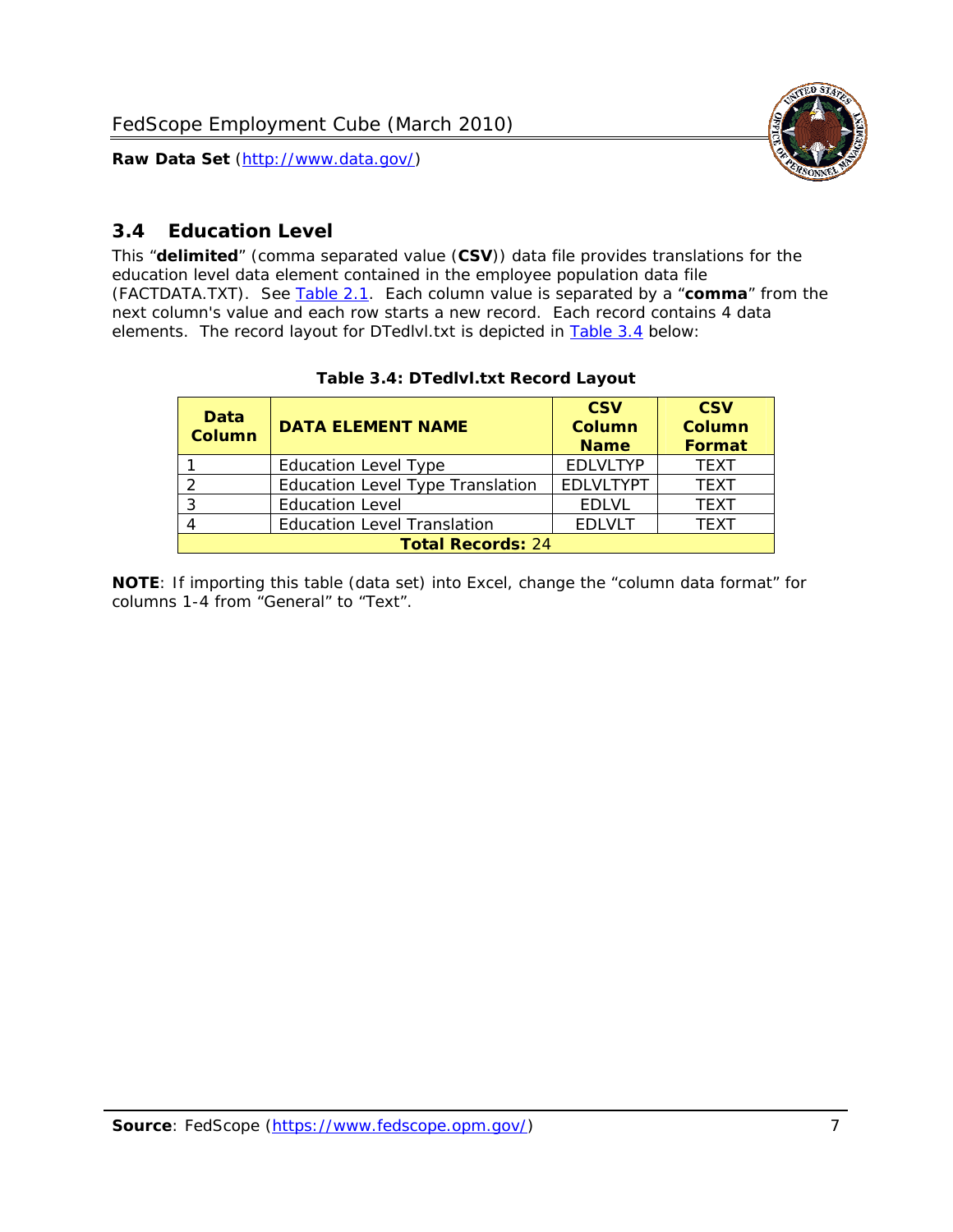

#### <span id="page-8-0"></span>*3.5 General Schedule & Equivalent Grade*

This "**delimited**" (comma separated value (**CSV**)) data file provides translations for the general schedule & equivalent grade data element contained in the employee population data file (FACTDATA.TXT). See [Table 2.1](#page-4-1). Each column value is separated by a "**comma**" from the next column's value and each row starts a new record. Each record contains 1 data element. The record layout for DTgsegrd.txt is depicted in [Table 3.5](#page-8-4) below:

#### **Table 3.5: DTgsegrd.txt Record Layout**

<span id="page-8-4"></span><span id="page-8-2"></span>

| Data<br>Column           | DATA FI FMFNT NAMF                  | <b>CSV</b><br>Column<br><b>Name</b> | <b>CSV</b><br>Column<br>Format |
|--------------------------|-------------------------------------|-------------------------------------|--------------------------------|
|                          | General Schedule & Equivalent Grade | GSEGRD                              | TFXT                           |
| <b>Total Records: 17</b> |                                     |                                     |                                |

**NOTE**: If importing this table (data set) into Excel, change the "column data format" for column 1-from "General" to "Text".

#### <span id="page-8-1"></span>*3.6 Length of Service*

<span id="page-8-5"></span>This "**delimited**" (comma separated value (**CSV**)) data file provides translations for the length of service data element contained in the employee population data file (FACTDATA.TXT). See [Table 2.1](#page-4-1). Each column value is separated by a "**comma**" from the next column's value and each row starts a new record. Each record contains 2 data elements. The record layout for DTloslvl.txt is depicted in [Table 3.6](#page-8-5) below:

<span id="page-8-3"></span>

| Data<br><b>Column</b>    | <b>DATA ELEMENT NAME</b>      | <b>CSV</b><br><b>Column</b><br><b>Name</b> | <b>CSV</b><br>Column<br>Format |  |
|--------------------------|-------------------------------|--------------------------------------------|--------------------------------|--|
|                          | Length of Service             | LOSLVL                                     | TFXT                           |  |
|                          | Length of Service Translation | LOSI VLT                                   | TFXT                           |  |
| <b>Total Records: 11</b> |                               |                                            |                                |  |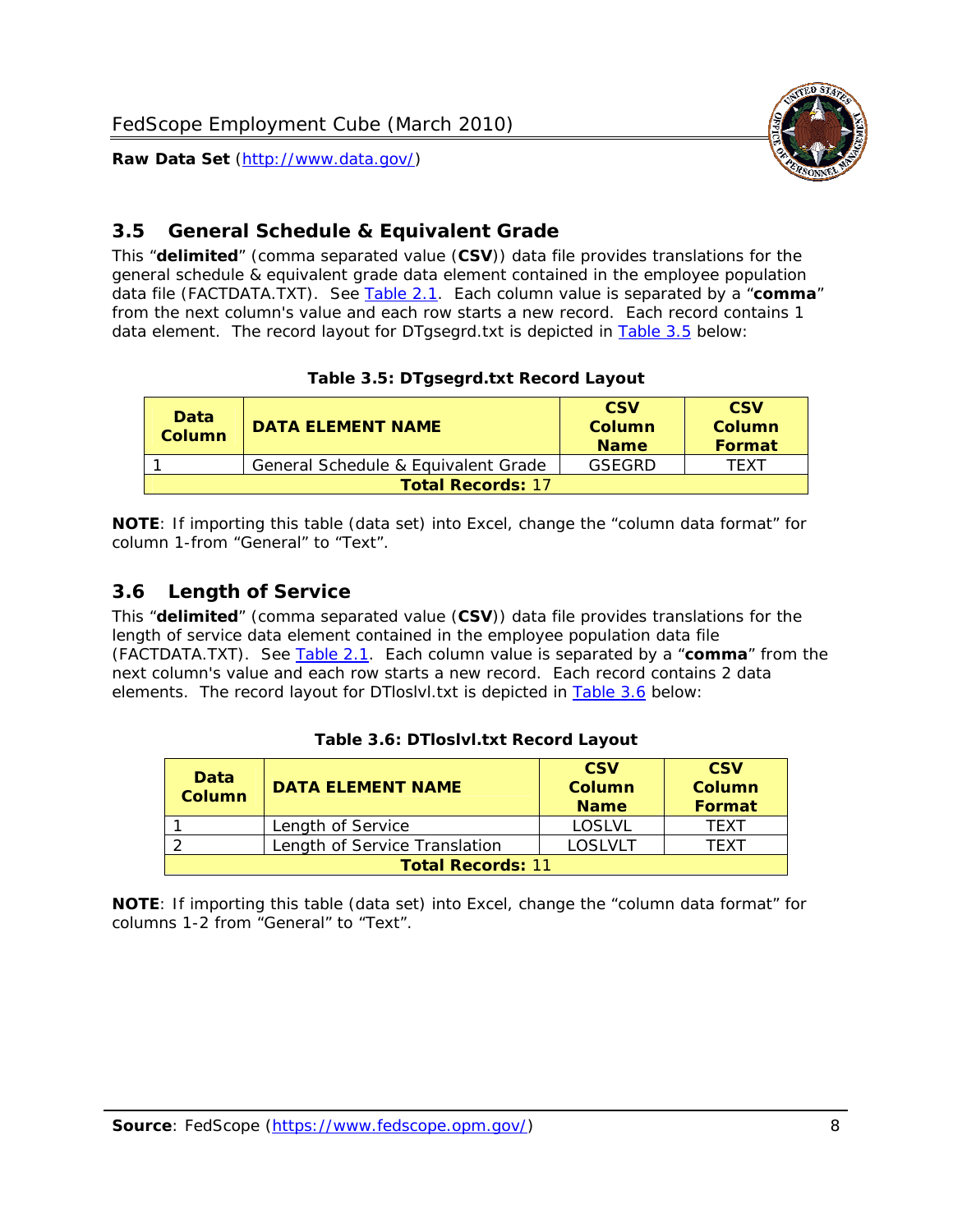

#### <span id="page-9-0"></span>*3.7 Occupation*

<span id="page-9-4"></span>This "**delimited**" (comma separated value (**CSV**)) data file provides translations for the occupation data element contained in the employee population data file (FACTDATA.TXT). See [Table 2.1](#page-4-1). Each column value is separated by a "**comma**" from the next column's value and each row starts a new record. Each record contains 6 data elements. The record layout for DTocc.txt is depicted in [Table 3.7](#page-9-4) below:

<span id="page-9-2"></span>

| Data<br><b>Column</b>     | <b>DATA ELEMENT NAME</b>             | <b>CSV</b><br>Column<br><b>Name</b> | <b>CSV</b><br><b>Column</b><br><b>Format</b> |
|---------------------------|--------------------------------------|-------------------------------------|----------------------------------------------|
|                           | Occupation Type                      | <b>OCCTYP</b>                       | <b>TEXT</b>                                  |
|                           | Occupation Type Translation          | <b>OCCTYPT</b>                      | <b>TEXT</b>                                  |
| 3                         | <b>Occupation Family</b>             | <b>OCCFAM</b>                       | <b>TEXT</b>                                  |
|                           | <b>Occupation Family Translation</b> | <b>OCCFAMT</b>                      | <b>TEXT</b>                                  |
| 5                         | Occupation                           | <b>OCC</b>                          | <b>TEXT</b>                                  |
|                           | <b>Occupation Translation</b>        | <b>OCCT</b>                         | <b>TEXT</b>                                  |
| <b>Total Records: 732</b> |                                      |                                     |                                              |

#### **Table 3.7: DTocc.txt Record Layout**

**NOTE**: If importing this table (data set) into Excel, change the "column data format" for columns 1-6 from "General" to "Text".

#### <span id="page-9-1"></span>*3.8 Occupation Category*

<span id="page-9-5"></span>This "**delimited**" (comma separated value (**CSV**)) data file provides translations for the occupation category data element contained in the employee population data file (FACTDATA.TXT). See [Table 2.1](#page-4-1). Each column value is separated by a "**comma**" from the next column's value and each row starts a new record. Each record contains 2 data elements. The record layout for DTpatco.txt is depicted in [Table 3.8](#page-9-5) below:

<span id="page-9-3"></span>

| Data<br><b>Column</b>   | <b>DATA ELEMENT NAME</b>        | <b>CSV</b><br>Column<br><b>Name</b> | <b>CSV</b><br>Column<br>Format |  |
|-------------------------|---------------------------------|-------------------------------------|--------------------------------|--|
|                         | <b>Occupation Category</b>      | <b>PATCO</b>                        | <b>TFXT</b>                    |  |
|                         | Occupation Category Translation | <b>PATCOT</b>                       | TFXT                           |  |
| <b>Total Records: 7</b> |                                 |                                     |                                |  |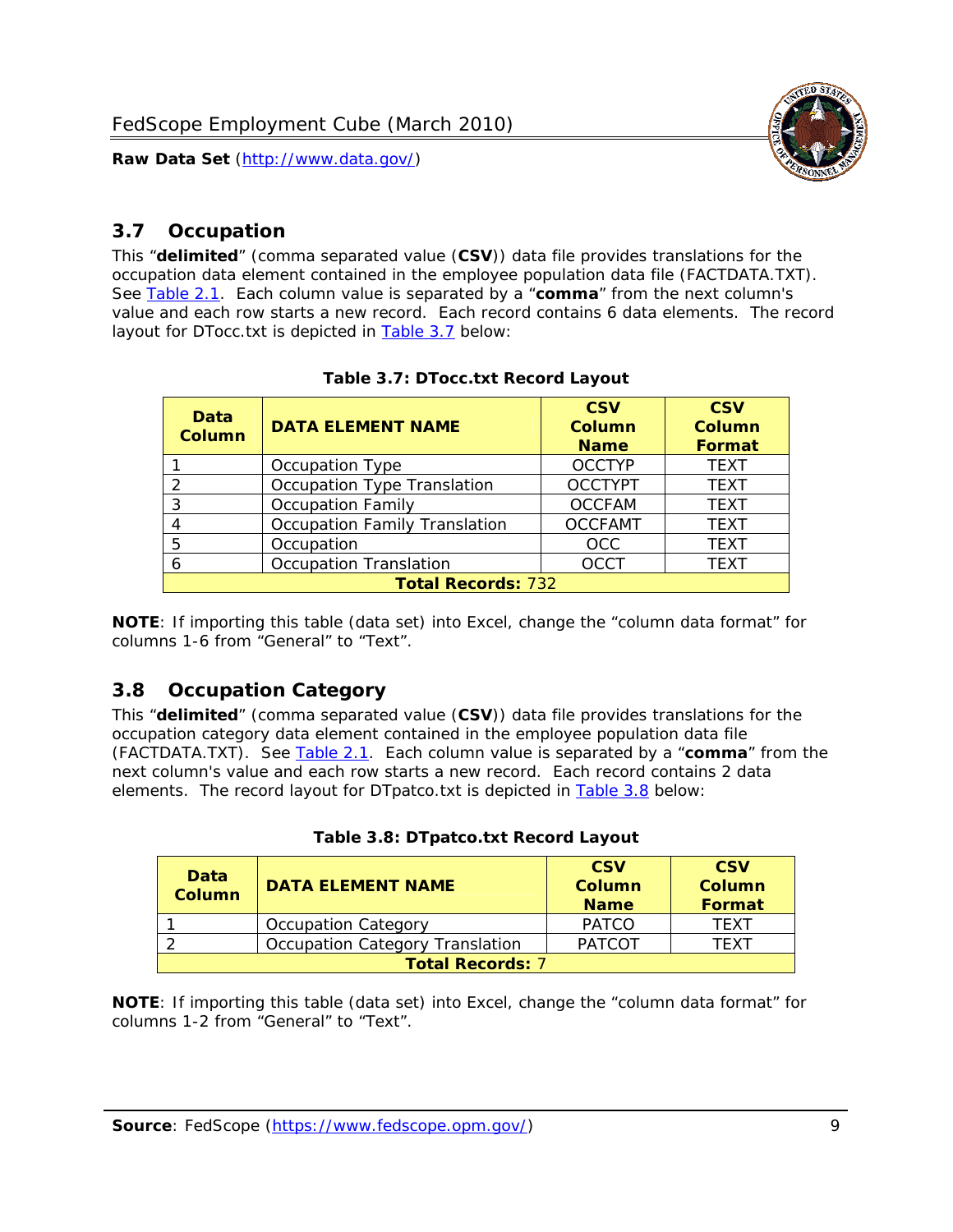

## <span id="page-10-0"></span>*3.9 Pay Plan & Grade*

<span id="page-10-4"></span>This "**delimited**" (comma separated value (**CSV**)) data file provides translations for the pay plan & grade data element contained in the employee population data file (FACTDATA.TXT). See [Table 2.1](#page-4-1). Each column value is separated by a "**comma**" from the next column's value and each row starts a new record. Each record contains 7 data elements. The record layout for DTppgrd.txt is depicted in **Table 3.9** below:

<span id="page-10-2"></span>

| Data<br><b>DATA ELEMENT NAME</b><br><b>Column</b> |                            | <b>CSV</b><br>Column<br><b>Name</b> | <b>CSV</b><br>Column<br><b>Format</b> |  |
|---------------------------------------------------|----------------------------|-------------------------------------|---------------------------------------|--|
|                                                   | Pay Plan Type              | <b>PPTYP</b>                        | <b>TEXT</b>                           |  |
| $\mathcal{P}$                                     | Pay Plan Type Translation  | <b>PPTYPT</b>                       | <b>TEXT</b>                           |  |
| 3                                                 | Pay Plan Group             | <b>PPGROUP</b>                      | <b>TEXT</b>                           |  |
|                                                   | Pay Plan Group Translation | <b>PPGROUPT</b>                     | <b>TEXT</b>                           |  |
| 5                                                 | Pay Plan                   | <b>PAYPLAN</b>                      | <b>TEXT</b>                           |  |
| 6                                                 | Pay Plan Translation       | <b>PAYPLANT</b>                     | <b>TEXT</b>                           |  |
|                                                   | Pay Plan & Grade           | <b>PPGRD</b>                        | <b>TEXT</b>                           |  |
| <b>Total Records: 1,084</b>                       |                            |                                     |                                       |  |

#### **Table 3.9: DTppgrd.txt Record Layout**

**NOTE**: If importing this table (data set) into Excel, change the "column data format" for columns 1-7 from "General" to "Text".

# <span id="page-10-1"></span>*3.10 Salary Level*

<span id="page-10-5"></span><span id="page-10-3"></span>This "**delimited**" (comma separated value (**CSV**)) data file provides translations for the salary level data element contained in the employee population data file (FACTDATA.TXT). See [Table 2.1](#page-4-1). Each column value is separated by a "**comma**" from the next column's value and each row starts a new record. Each record contains 2 data elements. The record layout for DTsallvl.txt is depicted in [Table 3.10](#page-10-5) below:

| Data<br>Column           | <b>DATA ELEMENT NAME</b>        | <b>CSV</b><br>Column<br><b>Name</b> | <b>CSV</b><br>Column<br><b>Format</b> |
|--------------------------|---------------------------------|-------------------------------------|---------------------------------------|
|                          | Salary Level                    | <b>SALLVL</b>                       | TFXT                                  |
|                          | <b>Salary Level Translation</b> | SAI I VI T                          | TEXT                                  |
| <b>Total Records: 19</b> |                                 |                                     |                                       |

| Table 3.10: DTsallvl.txt Record Layout |
|----------------------------------------|
|----------------------------------------|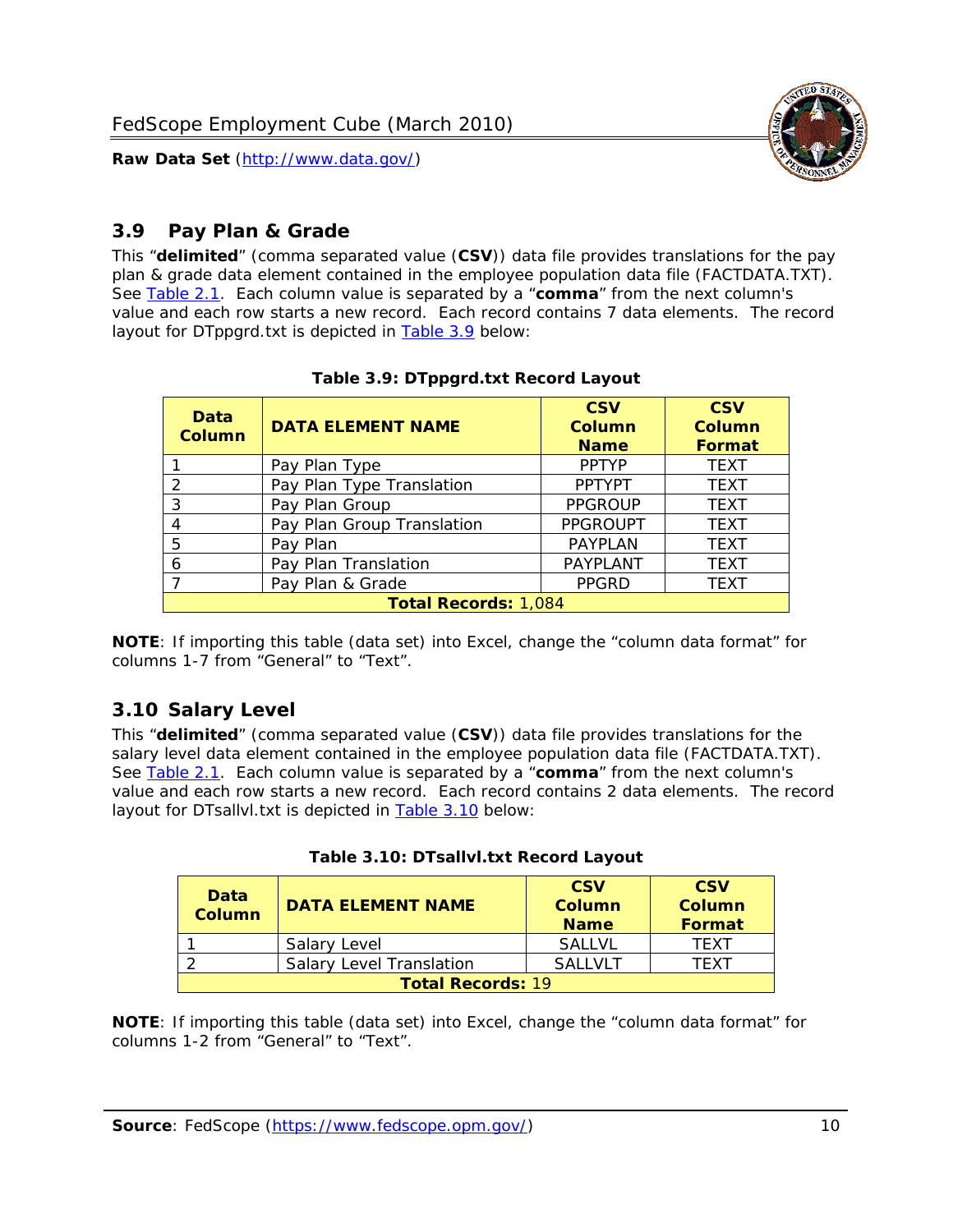

#### <span id="page-11-0"></span>*3.11 STEM Occupations*

<span id="page-11-4"></span>This "**delimited**" (comma separated value (**CSV**)) data file provides translations for the STEM occupations data element contained in the employee population data file (FACTDATA.TXT). See [Table 2.1](#page-4-1). Each column value is separated by a "**comma**" from the next column's value and each row starts a new record. Each record contains 6 data elements. The record layout for DTstemocc.txt is depicted in [Table 3.11](#page-11-4) below:

<span id="page-11-2"></span>

| <b>Data</b><br><b>Column</b> | <b>DATA ELEMENT NAME</b>                     | <b>CSV</b><br><b>Column</b><br><b>Name</b> | <b>CSV</b><br><b>Column</b><br>Format |  |  |
|------------------------------|----------------------------------------------|--------------------------------------------|---------------------------------------|--|--|
|                              | <b>STEM Occupation Aggregate</b>             | <b>STEMAGG</b>                             | <b>TEXT</b>                           |  |  |
|                              | <b>STEM Occupation Aggregate Translation</b> | <b>STEMAGGT</b>                            | <b>TEXT</b>                           |  |  |
| 3                            | <b>STEM Occupation Type</b>                  | <b>STEMTYP</b>                             | <b>TFXT</b>                           |  |  |
|                              | <b>STEM Occupation Type Translation</b>      | <b>STEMTYPT</b>                            | <b>TEXT</b>                           |  |  |
| 5                            | <b>STEM Occupation</b>                       | <b>STEMOCC</b>                             | <b>TEXT</b>                           |  |  |
|                              | <b>STEM Occupation Translation</b>           | <b>STEMOCCT</b>                            | <b>TEXT</b>                           |  |  |
| <b>Total Records: 69</b>     |                                              |                                            |                                       |  |  |

#### **Table 3.11: DTstemocc.txt Record Layout**

**NOTE**: If importing this table (data set) into Excel, change the "column data format" for columns 1-6 from "General" to "Text".

# <span id="page-11-1"></span>*3.12 Supervisory Status*

This "**delimited**" (comma separated value (**CSV**)) data file provides translations for the supervisory status data element contained in the employee population data file (FACTDATA.TXT). See [Table 2.1](#page-4-1). Each column value is separated by a "**comma**" from the next column's value and each row starts a new record. Each record contains 4 data elements. The record layout for DTsuper.txt is depicted in [Table 3.12](#page-11-5) below:

<span id="page-11-5"></span><span id="page-11-3"></span>

| Data<br><b>Column</b>   | <b>DATA ELEMENT NAME</b>              | <b>CSV</b><br><b>Column</b><br><b>Name</b> | <b>CSV</b><br><b>Column</b><br>Format |  |  |
|-------------------------|---------------------------------------|--------------------------------------------|---------------------------------------|--|--|
|                         | <b>Supervisory Status Type</b>        | <b>SUPFRTYP</b>                            | <b>TEXT</b>                           |  |  |
|                         | Supervisory Status Type Translation   | <b>SUPFRTYPT</b>                           | <b>TEXT</b>                           |  |  |
|                         | <b>Supervisory Status</b>             | <b>SUPERVIS</b>                            | <b>TEXT</b>                           |  |  |
|                         | <b>Supervisory Status Translation</b> | <b>SUPERVIST</b>                           | <b>TEXT</b>                           |  |  |
| <b>Total Records: 7</b> |                                       |                                            |                                       |  |  |

|  | Table 3.12: DTsuper.txt Record Layout |  |
|--|---------------------------------------|--|
|--|---------------------------------------|--|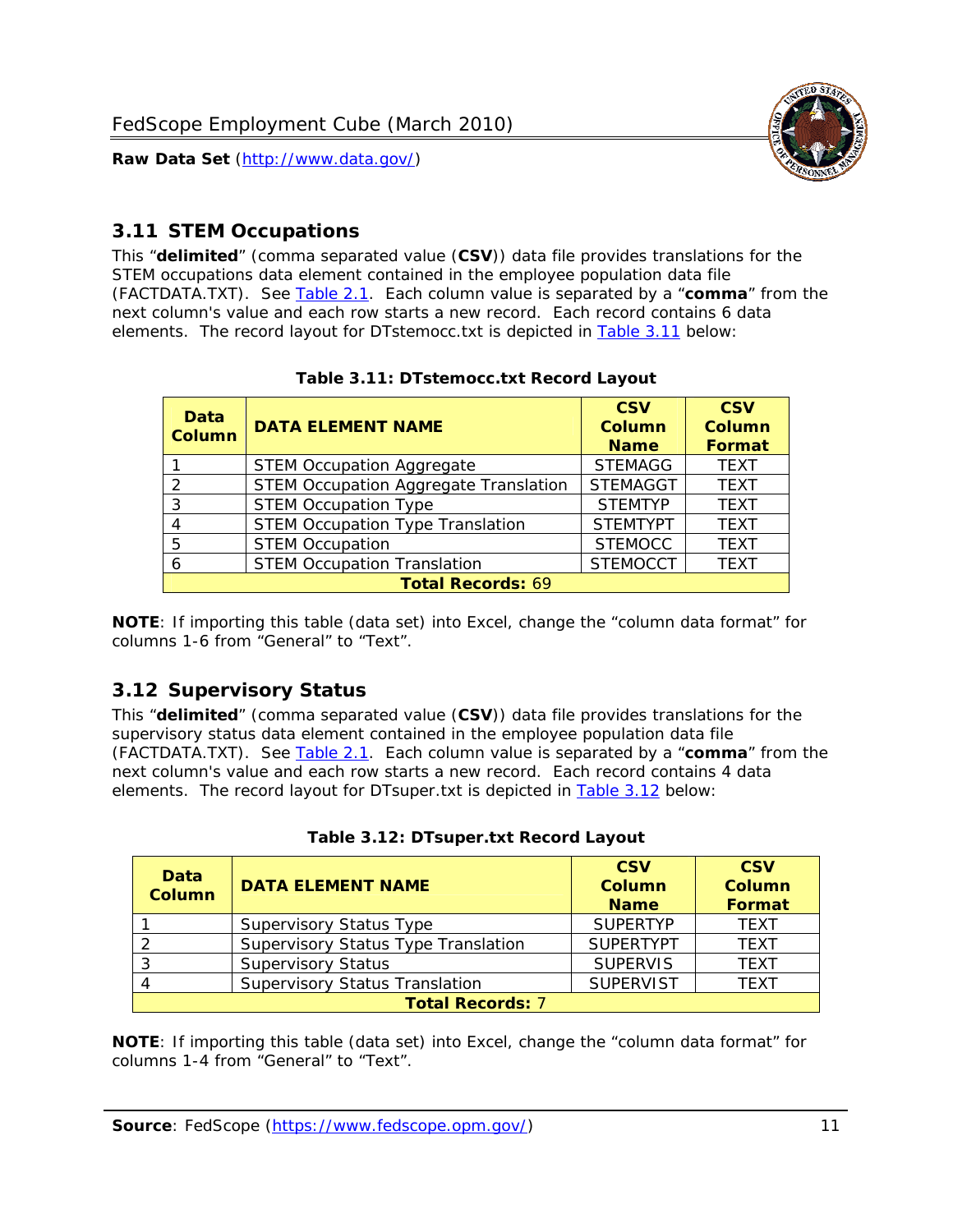

# <span id="page-12-0"></span>*3.13 Type of Appointment*

This "**delimited**" (comma separated value (**CSV**)) data file provides translations for the type of appointment data element contained in the employee population data file (FACTDATA.TXT). See [Table 2.1](#page-4-1). Each column value is separated by a "**comma**" from the next column's value and each row starts a new record. Each record contains 4 data elements. The record layout for DTtoa.txt is depicted in [Table 3.13](#page-12-4) below:

<span id="page-12-4"></span><span id="page-12-2"></span>

| Data<br><b>DATA ELEMENT NAME</b><br><b>Column</b> |                                      | <b>CSV</b><br><b>Column</b><br><b>Name</b> | <b>CSV</b><br><b>Column</b><br>Format |  |
|---------------------------------------------------|--------------------------------------|--------------------------------------------|---------------------------------------|--|
|                                                   | Type of Appointment Type             | <b>TOATYP</b>                              | <b>TEXT</b>                           |  |
|                                                   | Type of Appointment Type Translation | <b>TOATYPT</b>                             | <b>TEXT</b>                           |  |
|                                                   | Type of Appointment                  | TOA                                        | <b>TEXT</b>                           |  |
|                                                   | Type of Appointment Translation      | <b>TOAT</b>                                | <b>TEXT</b>                           |  |
| <b>Total Records: 21</b>                          |                                      |                                            |                                       |  |

#### **Table 3.13: DTtoa.txt Record Layout**

**NOTE**: If importing this table (data set) into Excel, change the "column data format" for columns 1-4 from "General" to "Text".

#### <span id="page-12-1"></span>*3.14 Work Schedule*

<span id="page-12-5"></span>This "**delimited**" (comma separated value (**CSV**)) data file provides translations for the work schedule data element contained in the employee population data file (FACTDATA.TXT). See [Table 2.1](#page-4-1). Each column value is separated by a "**comma**" from the next column's value and each row starts a new record. Each record contains 4 data elements. The record layout for DTwrksch.txt is depicted in [Table 3.14](#page-12-5) below:

<span id="page-12-3"></span>

| Data<br>Column           | <b>CSV</b><br><b>CSV</b><br><b>DATA ELEMENT NAME</b><br><b>Column</b><br>Column<br><b>Format</b><br><b>Name</b> |                 |             |  |
|--------------------------|-----------------------------------------------------------------------------------------------------------------|-----------------|-------------|--|
|                          | Work Schedule Type                                                                                              | <b>WSTYP</b>    | <b>TEXT</b> |  |
| 2                        | Work Schedule Type Translation                                                                                  | <b>WSTYPT</b>   | <b>TFXT</b> |  |
| 3                        | Work Schedule                                                                                                   | <b>WORKSCH</b>  | <b>TFXT</b> |  |
|                          | Work Schedule Translation                                                                                       | <b>WORKSCHT</b> | <b>TFXT</b> |  |
| <b>Total Records: 12</b> |                                                                                                                 |                 |             |  |

|  | Table 3.14: DTwrksch.txt Record Layout |  |
|--|----------------------------------------|--|
|  |                                        |  |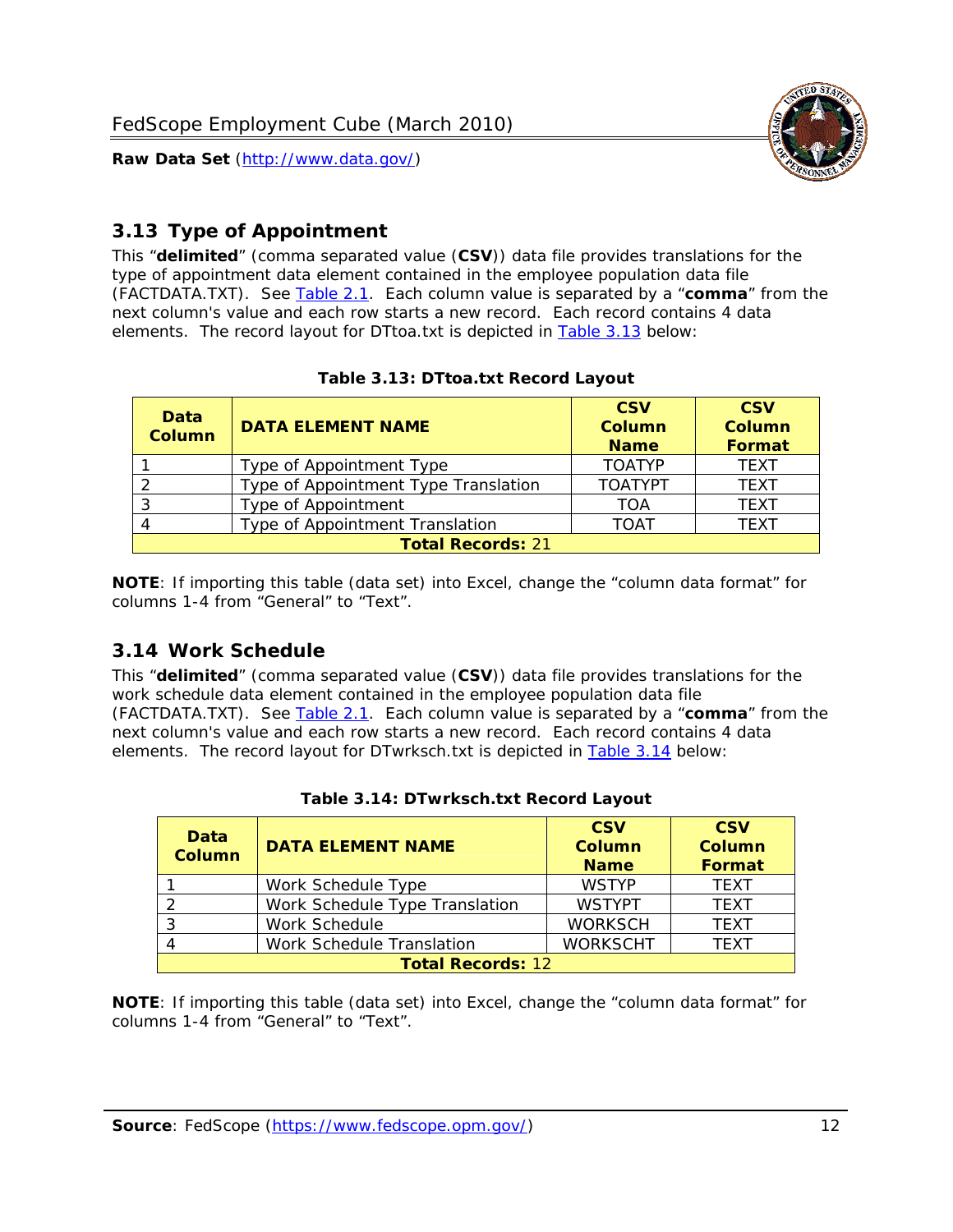

#### <span id="page-13-0"></span>*3.15 Work Status*

<span id="page-13-4"></span><span id="page-13-2"></span>This "**delimited**" (comma separated value (**CSV**)) data file provides translations for the work status data element contained in the employee population data file (FACTDATA.TXT). See [Table 2.1](#page-4-1). Each column value is separated by a "**comma**" from the next column's value and each row starts a new record. Each record contains 2 data elements. The record layout for DTwkstat.txt is depicted in [Table 3.15](#page-13-4) below:

| Data<br><b>Column</b>   | <b>DATA ELEMENT NAME</b> | <b>CSV</b><br>Column<br><b>Name</b> | <b>CSV</b><br>Column<br><b>Format</b> |
|-------------------------|--------------------------|-------------------------------------|---------------------------------------|
|                         | Work Status              | <b>WORKSTAT</b>                     | TFXT                                  |
|                         | Work Status Translation  | <b>WORKSTATT</b>                    | TFXT                                  |
| <b>Total Records: 2</b> |                          |                                     |                                       |

#### **Table 3.15: DTwkstat.txt Record Layout**

**NOTE**: If importing this table (data set) into Excel, change the "column data format" for columns 1-2 from "General" to "Text".

#### <span id="page-13-1"></span>*3.16 Date*

<span id="page-13-5"></span><span id="page-13-3"></span>This "**delimited**" (comma separated value (**CSV**)) data file provides translations for the status file month date data element contained in the employee population data file (FACTDATA.TXT). See [Table 2.1](#page-4-1). Each column value is separated by a "**comma**" from the next column's value and each row starts a new record. Each record contains 2 data elements. The record layout for DTdate.txt is depicted in [Table 3.16](#page-13-5) below:

| Data<br><b>Column</b>   | <b>DATA ELEMENT NAME</b> | <b>CSV</b><br>Column<br><b>Name</b> | <b>CSV</b><br>Column<br><b>Format</b> |
|-------------------------|--------------------------|-------------------------------------|---------------------------------------|
|                         | File Date                | <b>DATECODE</b>                     | TFXT                                  |
|                         | File Date Translation    | <b>DATECODET</b>                    | TFXT                                  |
| <b>Total Records: 1</b> |                          |                                     |                                       |

**Table 3.16: DTdate.txt Record Layout**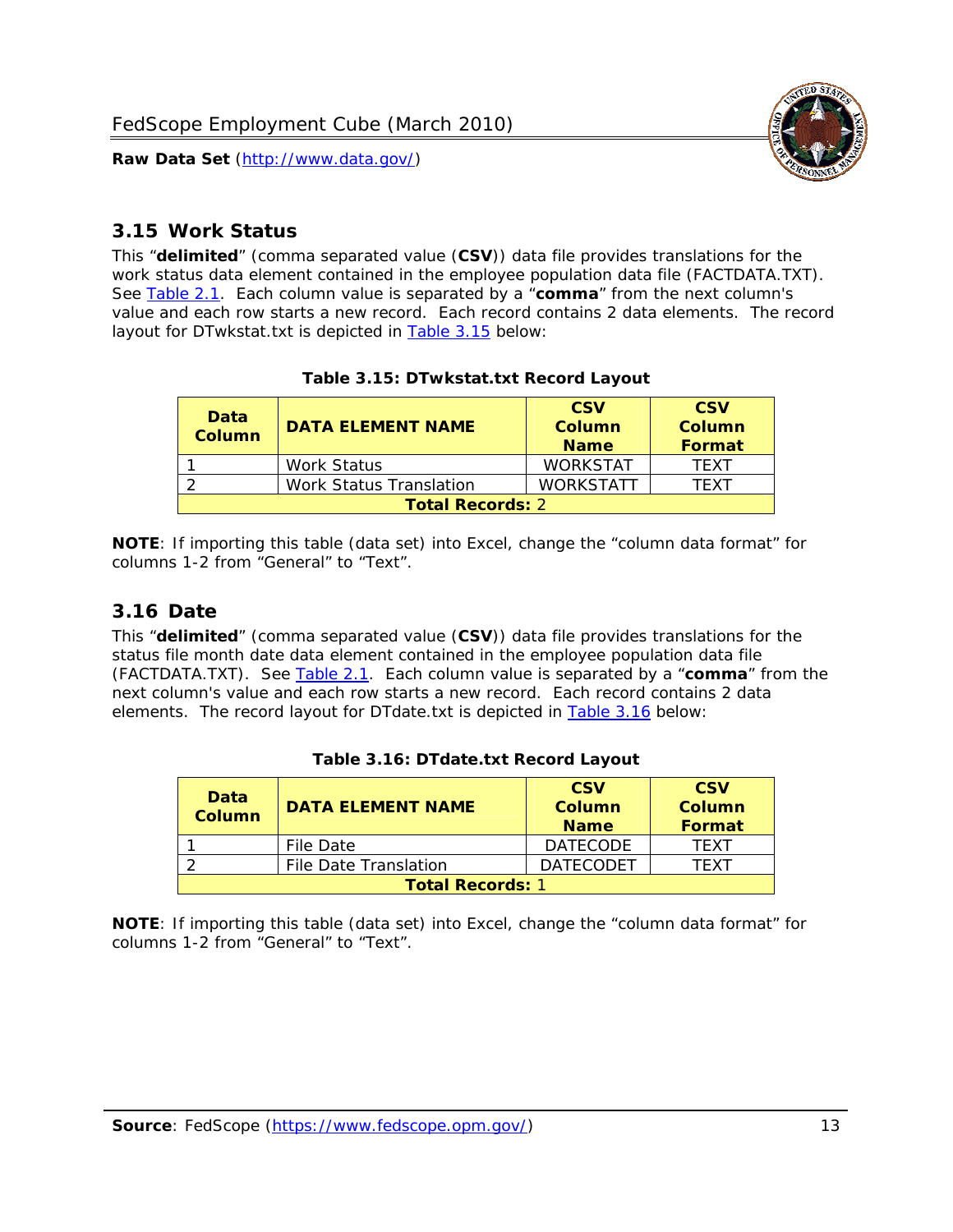<span id="page-14-0"></span>

There is no translation file for this data element. Every record in the employee population data file (FACTDATA.TXT) contains a value of "1" for this field. See Chapter [4.17](#page-16-8) for definition of **Employment**.

# <span id="page-14-1"></span>*3.18 Average Salary*

There is no translation file for this data element. See Chapter [4.18](#page-17-1) for definition of [Average](#page-17-1) **[Salary](#page-17-1) [Average Salary.](#page-17-1)** 

### <span id="page-14-2"></span>*3.19 Average Length of Service*

There is no translation file for this data element. See Chapter [4.19](#page-17-2) for definition of [Average](#page-17-2) Length of Service

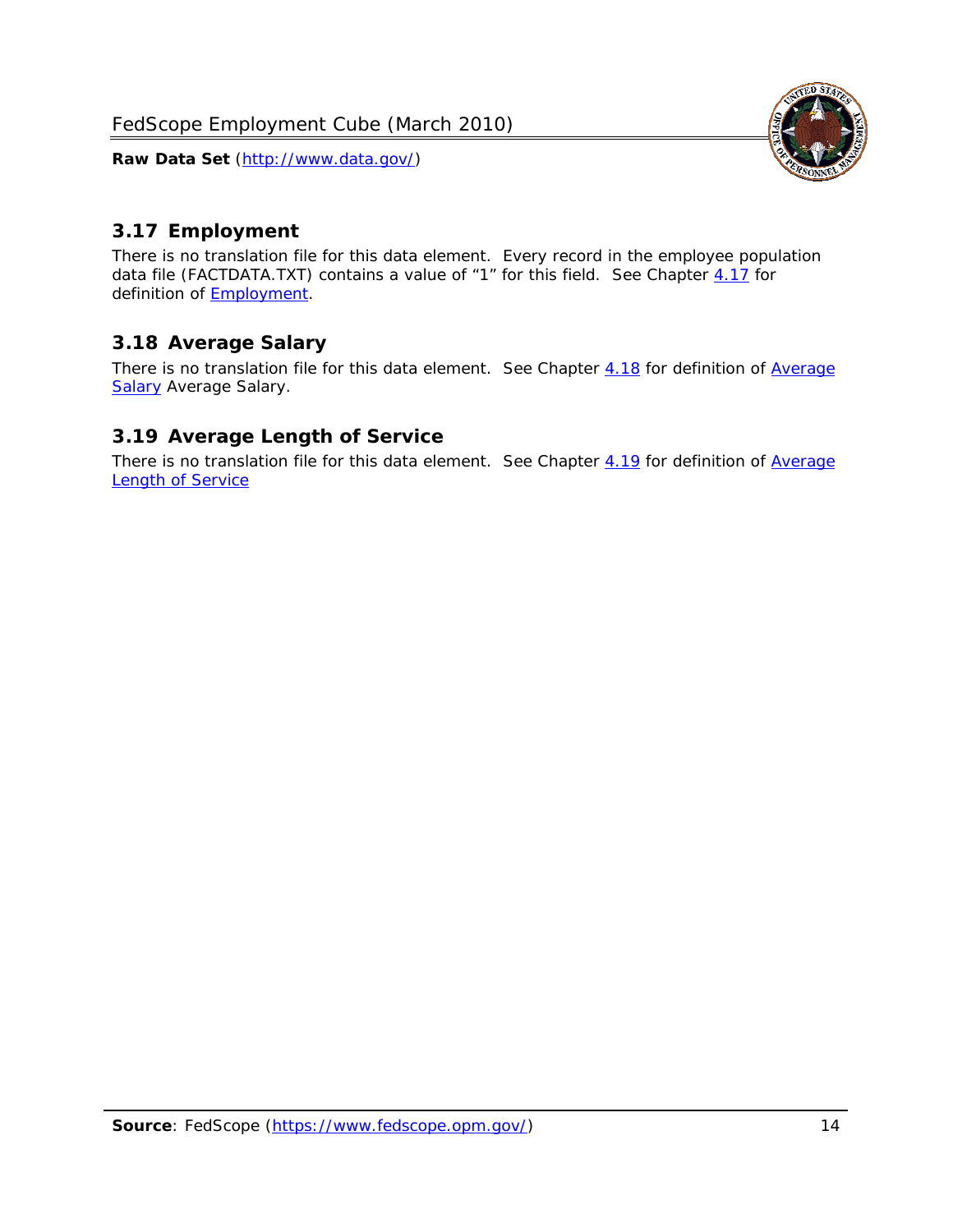

# <span id="page-15-0"></span>**4 DATA DEFINITIONS**

#### <span id="page-15-1"></span>*4.1 Agency*

The employing organization.

#### <span id="page-15-2"></span>*4.2 Location*

The official duty station of an employee. Locations in the United States are defined in terms of states. Locations outside the United States are defined in terms of countries and U.S. territories.

#### <span id="page-15-3"></span>*4.3 Age*

An employee's age. Age is displayed in five-year intervals, except for an initial interval of less than 20 years and a final interval of 65 years or more.

#### <span id="page-15-4"></span>*4.4 Education Level*

The extent of an employee's educational attainment from an accredited institution.

#### <span id="page-15-5"></span>*4.5 General Schedule & Equivalent Grade*

The General Schedule grade for pay plans in the General Schedule and Equivalent pay plan category (See [Pay Plan & Grade](#page-16-0)).

#### <span id="page-15-6"></span>*4.6 Length of Service*

The number of years of Federal civilian employment, creditable military service, and other service made creditable by specific legislation. Length of service is grouped by five-year intervals, except for:

- a. the initial intervals of less than 1 year, 1-2 years, and 3-4 years and
- b. the final interval of 35 years or more.

#### <span id="page-15-7"></span>*4.7 Occupation*

An employee's occupation as defined by the Office of Personnel Management (OPM).

#### <span id="page-15-8"></span>*4.8 Occupation Category*

Occupational categories are defined by the educational requirements of the occupation and the subject matter and level of difficulty or responsibility of the work.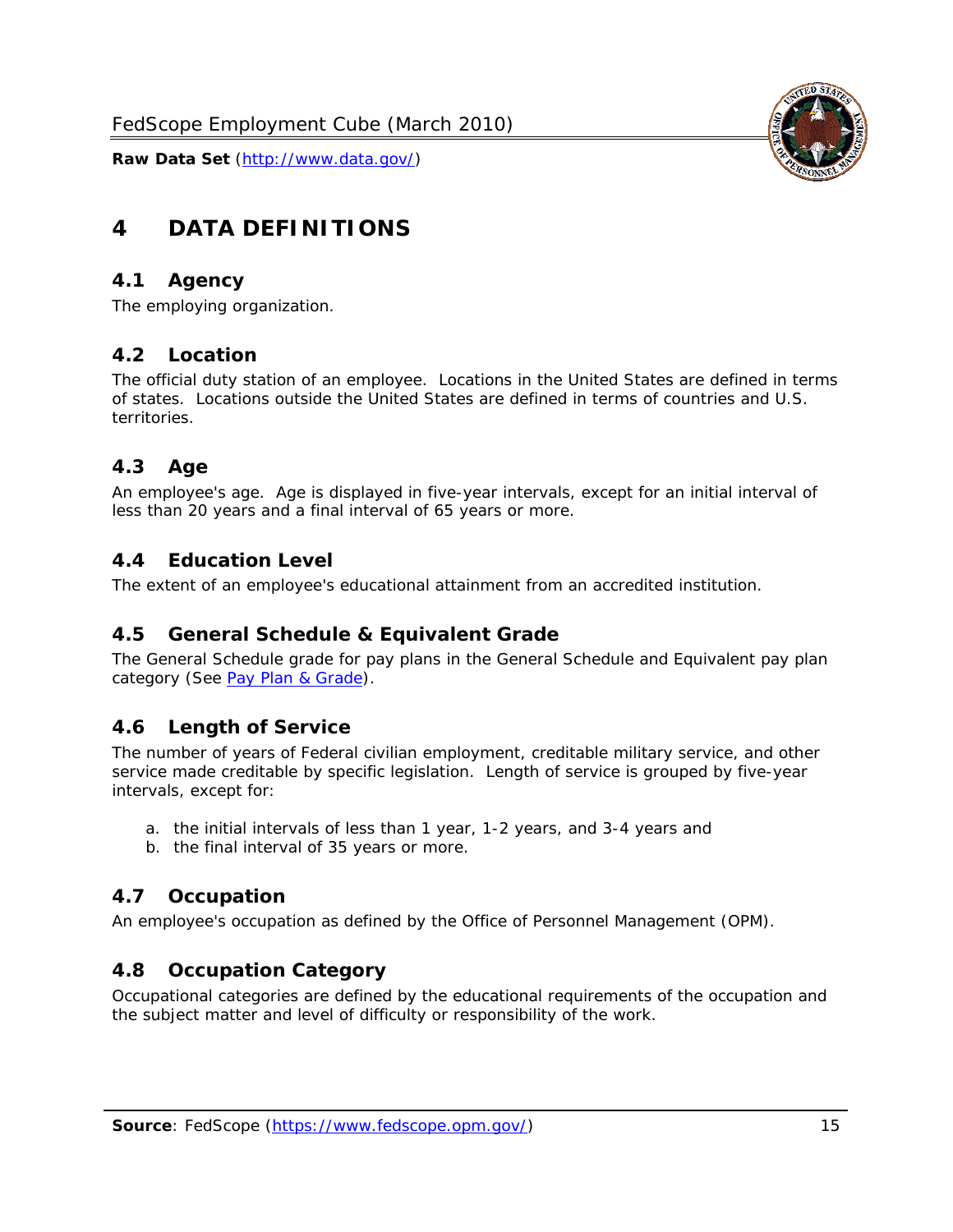

## <span id="page-16-0"></span>*4.9 Pay Plan & Grade*

The pay system and, where applicable, the grade used to determine an employee's basic pay rate. Grade denotes a hierarchical position in a pay plan and is sometimes referred to as level, class, rank, or pay band.

# <span id="page-16-1"></span>*4.10 Salary Level*

An employee's adjusted basic pay, which is an annualized rate of pay. Adjusted basic pay is the sum of an employee's rate of basic pay plus any locality comparability payment and/or special pay adjustment for law enforcement officers. Salaries are grouped by \$10,000 intervals, except for an initial interval of less than \$20,000 and a final interval of \$180,000 or more.

An employee's actual earnings may be more or less than the annualized rate because of factors such as overtime, shift differentials, less than full time work, or leave without pay.

### <span id="page-16-2"></span>*4.11 STEM Occupations*

Listing of occupations grouped into the following four occupational series:

- 1. **S**cience
- 2. **T**echnology
- 3. **E**ngineering
- 4. **M**athematics

#### <span id="page-16-3"></span>*4.12 Supervisory Status*

The nature of managerial, supervisory, or non-supervisory responsibility assigned to an employee's position.

#### <span id="page-16-4"></span>*4.13 Type of Appointment*

An employee's appointment in terms of permanence and competitiveness.

#### <span id="page-16-5"></span>*4.14 Work Schedule*

The time basis on which an employee is scheduled to work.

#### <span id="page-16-6"></span>*4.15 Work Status*

A combination of Type of Appointment and Work Schedule data elements. The Work Status data element is limited to "Non-Seasonal Full Time Permanent" and "Other Employees".

#### <span id="page-16-7"></span>*4.16 Date*

<span id="page-16-8"></span>The file date (e.g. March 2010 represented by 201003).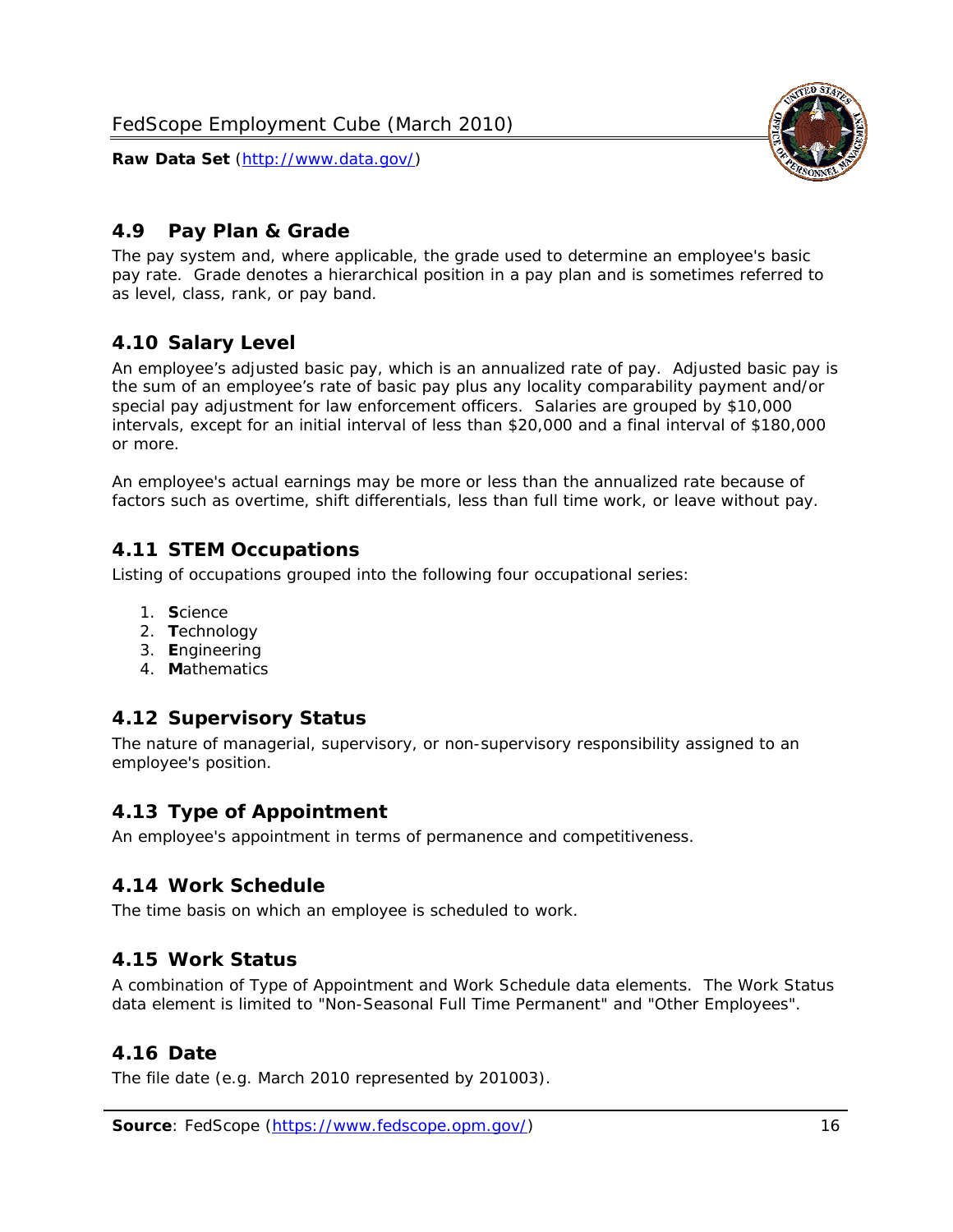

## <span id="page-17-0"></span>*4.17 Employment*

A measure representing the number of employees in pay status at the end of the quarter (or end of the pay period prior to the end of the quarter).

### <span id="page-17-1"></span>*4.18 Average Salary*

A measure representing the average adjusted basic pay, an annualized rate of pay. Adjusted basic pay is the sum of an employee's rate of basic pay and any locality comparability payment and/or special pay adjustment for law enforcement officers.

An employee's actual earnings may be more or less than the annualized rate because of factors such as overtime, shift differentials, less than full time work, or leave without pay.

Invalid salary values are excluded from the average. A large number of invalid values could invalidate the average. To obtain counts of invalid values, display the data using the Salary Level dimension (See [Salary Level\)](#page-16-1).

### <span id="page-17-2"></span>*4.19 Average Length of Service*

A measure representing the average number of years of Federal civilian employment and creditable military service.

Invalid values are excluded from the average. A large number of invalid values could invalidate the average. To obtain counts of invalid values, display the data using the Length of Service dimension (See [Length of Service](#page-15-6)).